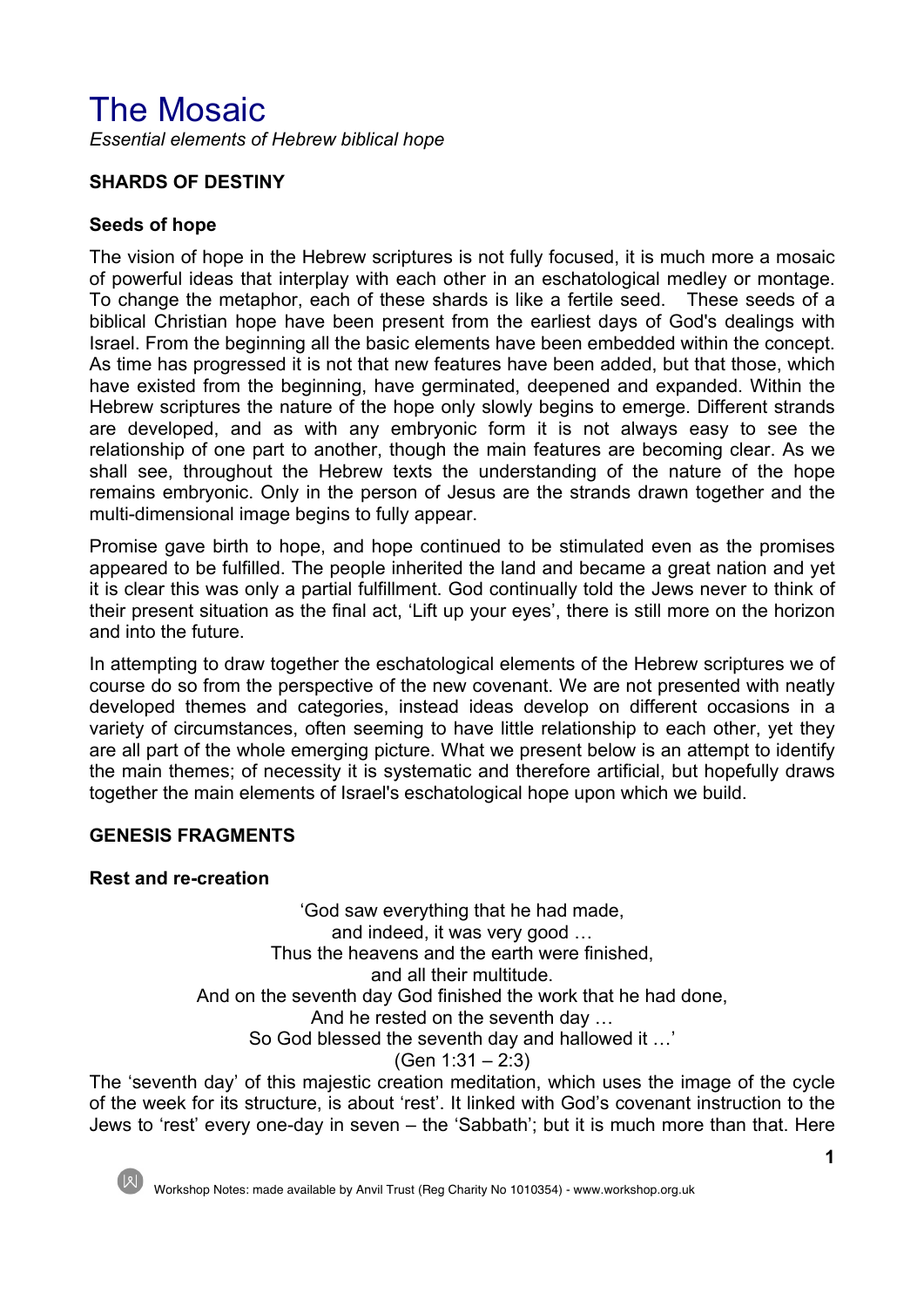we are pointed towards something greater still, open-ended celebration, enjoyment and re-creation. This 'final day' of the creation cycle is alive with ultimate hope! It looks towards an infinite future of unlimited possibilities (*no* 'evening and morning was the seventh day'; see also Heb 4:1-13).

# **Trees and a test**

'Out of the ground the Lord God made to grow every tree that is pleasant to the sight and good for food the tree of life also in the midst of the garden, and the tree of the knowledge of good and evil … "You may freely eat of every tree of the garden; but of the tree of the knowledge of good and evil you shall not eat, for the day that you eat of it you shall die … But the serpent said to the woman, "You will not die; For God knows that when you eat of it your eyes will be opened, And you will be like God knowing good and evil" … "I will put enmity between you and the woman and between your offspring and hers: he will strike your head and you will strike his heel" (Gen 2:9,16-17; 3:3,15)

The 'Tree of Life', central within Eden, becomes a powerful biblical eschatological symbol. In the garden it is near to the 'Tree of the Knowledge of Good and Evil' with its forbidden fruit; this is because to feed on it would bring the experience of all knowledge that alone is destructive. 'Forbidden' calls for 'obedience', which in turn is the first step towards becoming like God, along with feeding on the 'Tree of Life'. The serpent's voice with its lie and temptation to disobey succeeds and the opportunity to share divine life is lost. But even in the midst of this trauma there is a spark of hope – the serpent is told Eve's offspring "will strike your head" and the tree of life is a presence that will not go away (see Rev 22:2, 19).

## **Flood, ark, olive leaf and rainbow**

'The flood … and the waters increased, and bore up the ark and it rose high above the earth … Only Noah was left and those that were with him in the ark … And the dove came back to him in the evening And there in its beak was a freshly plucked olive leaf … This is the sign of the covenant that I make between me and you and every living creature that is with you, for all future generations. I have set my bow in the clouds …" (Gen 7:17, 23; 8:11; 9:12-13)

Turbulent waters like a flood or the ocean represented chaos and the universe out of control to the Hebrew mind, and in this story it was understood to be the consequence of human wickedness. Yet in the face of this horror there are also glimpses of hope. The ark is a symbol of salvation, a refuge for a righteous family and representatives of the whole of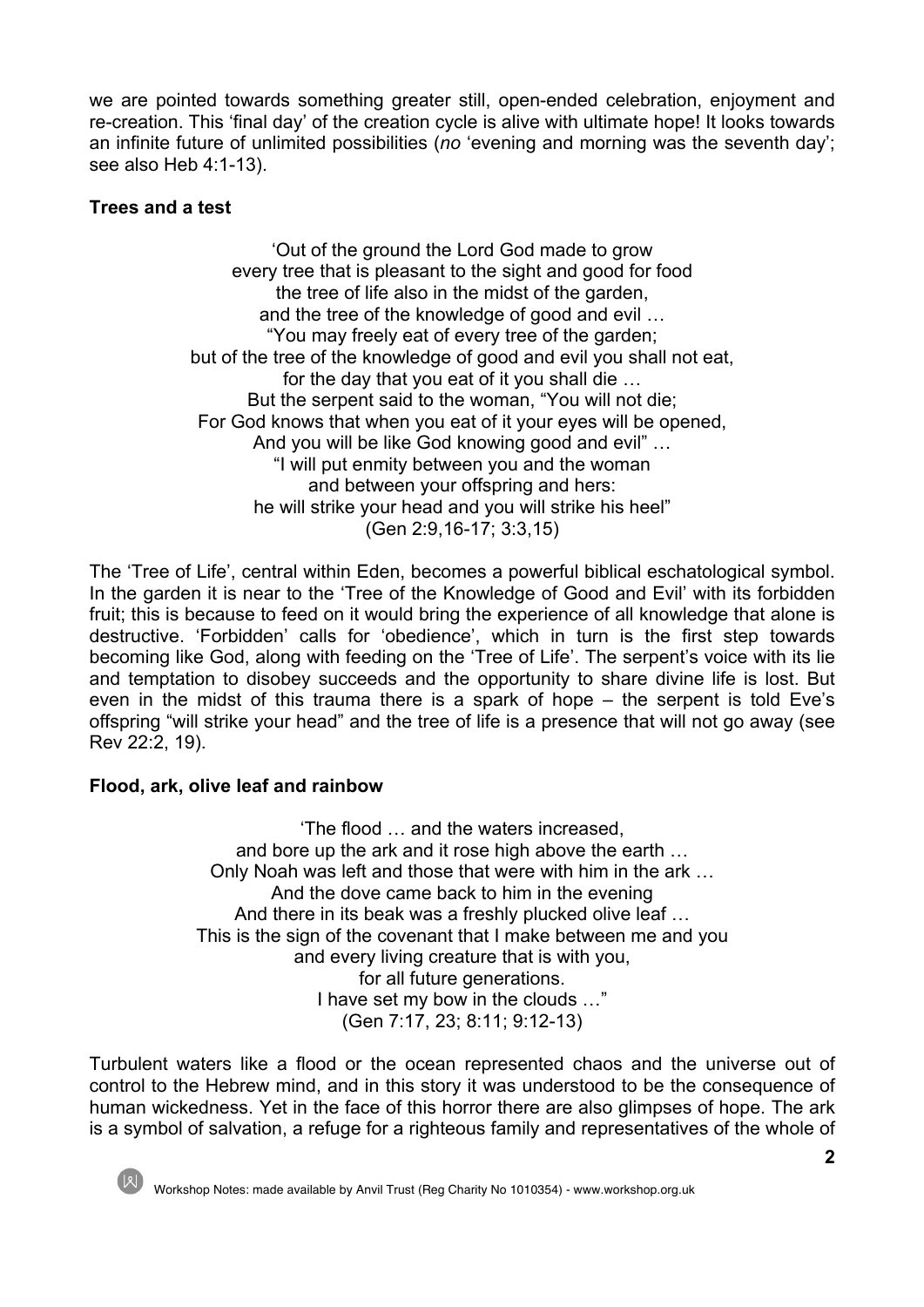wild creation. As the waters subside we see the dove with the olive leaf (each powerful symbols of peace and *shalom*) point out the direction of the future. This is affirmed by the God-given covenant sign of the rainbow, which is yet another symbol of peace.

## **Babel and cultural diversity**

'Then they said, "Come, let us build ourselves a city, and a tower with its top in the heavens, and let us make a name for ourselves" … And the Lord said ... "Come let us go down, and confuse their language there" … Therefore it was called Babel, because there the Lord confused the language of all the earth: and from there the Lord scattered them over the face of all the earth' (Gen 11:4-5,9)

The city is the symbol of the world understood in terms of human civilization. The towering city of Babel is an artificial cosmic mountain built by humans to storm heaven and rival God. It is the expression of idolatry and human self-deification. Babel stands in opposition to everything God desires of human society – so it is halted by a God-infused confusion of language and breakdown in communication. This act is often spoken of a 'curse' but it is no such thing; it restrains human arrogance and pride while at the same time insisting on their fulfilling God's very first command to humanity, "Be fruitful and multiply, and fill the earth …" Now begins the emergence of diverse human culture, something God always wanted from the beginning, which finds its climax in the innumerable multitude from every nation, tribe, people and language (Rev 7:9) – infinite cultural diversity. This is hope indeed!

## **Abraham and global blessing**

'Now the Lord said to Abram "Go … to the land that I will show you … I will make you a great nation and I will bless you … and in you all the families of the earth shall be blessed" (Gen 12:1-3)

Abraham began a nomadic journey in response to the call of God; it became a pilgrimage through history of a people carrying a hope that would affect the destiny of the whole of humanity. God gave to Abraham a threefold promise and a covenant that laid the foundations to a hope that keeps unfolding. Rootless migrants are promised land; the rabbis saw this fulfilled at the time of David's monarchy, but it points to the new creation and new heaven and earth. A childless couple are told their descendants will become a great nation, thought to be fulfilled in Israel, but clearly includes the people's beyond numbering embraced by God's salvation in displaying the same faith as Abraham. Their obedience brought them blessing and blessing upon their descendents (when they were obedient), but ultimately upon the whole human race; an astonishing vision of hope!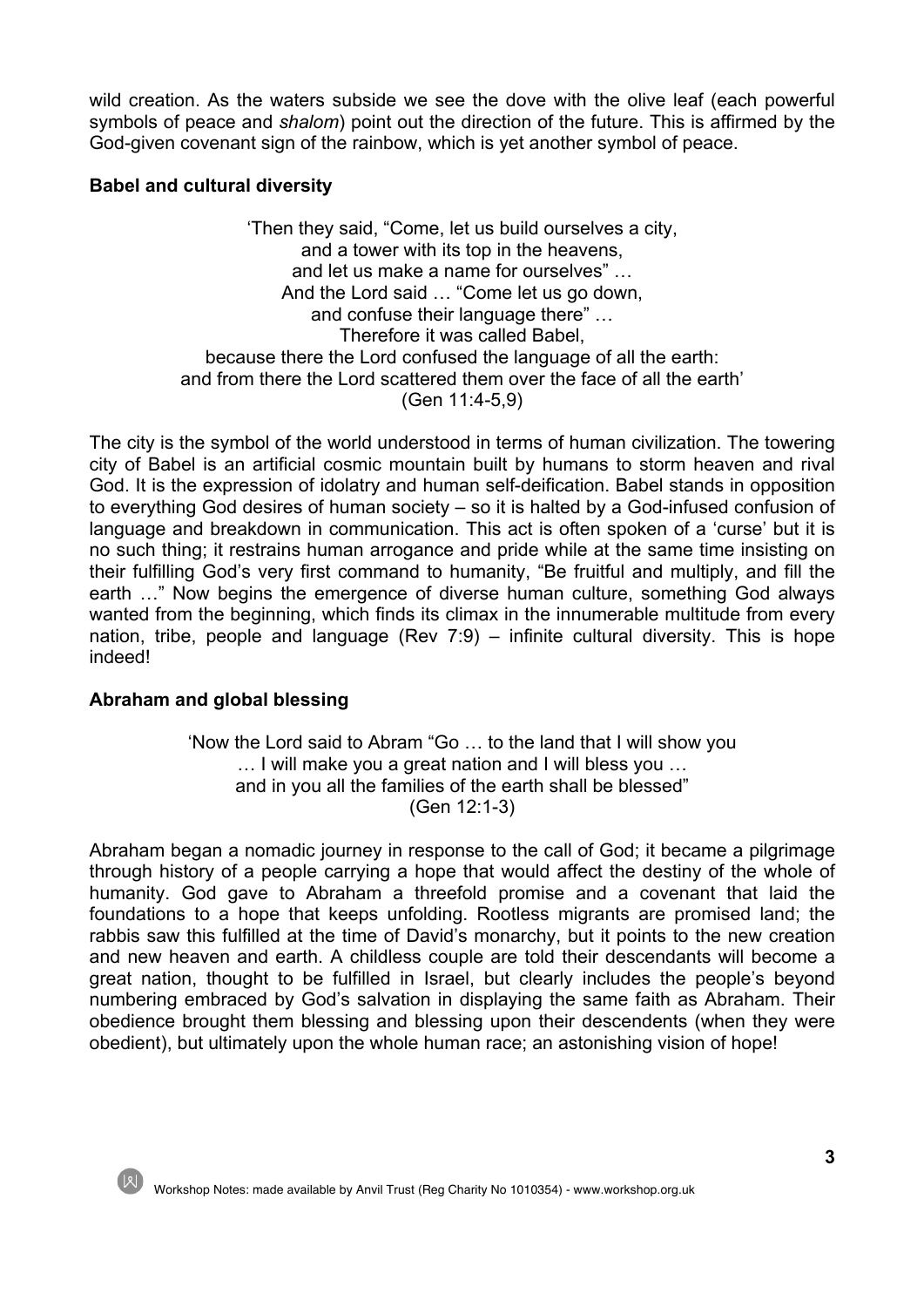## **The** *Shiloh* **enigma**

#### 'The scepter shall not depart from Judah, nor the ruler's staff from between his feet, until *Shiloh comes*; and to him shall be the obedience of the peoples. Binding his foal to the vine and his ass's colt to the choice vine, he washes his garments in wine and his vesture in the blood of grapes; his eyes shall be red with wine, and his teeth white with milk' (Gen 49: 10-12)

Jacob's blessing on his son Judah is tantalizing and the Hebrew presents different possibilities. The reference to a 'scepter', 'ruler's staff' and 'coming' plus 'vine', 'grapes' and 'wine' all suggest something of a possible 'messianic' sense. If 'Shiloh' is taken as a title then it would probably be translated something like 'the peace-giver'. However, 'Shiloh' is never a Messianic title and this passage is not referred to as a prophecy in the New Testament. However it is re-worked it has that sense of future hope (possibly about 'rule', 'kingdom' and *shalom*) about it that is interesting.

## **EXODUS, COVENANT, TORAH**

### **Freedom and salvation**

Israel's exodus from slavery in Egypt and the covenant making with Yahweh on Mount Sinai is the central event of the Hebrew scriptures. It is also the foundational and most frequently used biblical image for salvation.<sup>1</sup>

The Exodus is the moment of birth for the Jewish nation, the defining event in their history:

'And now, O Lord our God, who brought your people out of the land of Egypt with a mighty hand and made your name renowned even to this day' (Dan 9:17)<sup>2</sup>

It would be referred back to time and time again. This is the demonstration of God's overwhelming and creative power, the 'mighty hand' of the divine bringing them into being and also sustaining them.

However, as history unfolds the nation turned it's back on God's astonishing grace and after repeated warnings by the prophets they were defeated and scattered, with the majority ending up in long-term exile in Babylon. The Jews eventual return home is seen as a second exodus, a nation reborn, a second demonstration of God's power, which also carries within it a theme of ultimate eschatological hope as well:

<sup>1</sup> About 33% more often than any other biblical image or metaphor

<sup>&</sup>lt;sup>2</sup> See also Ps 77:14-20; 78:12-55; 80:8; 106:7-12; 114; Hos 11:1; Jer 7:21-24 and many others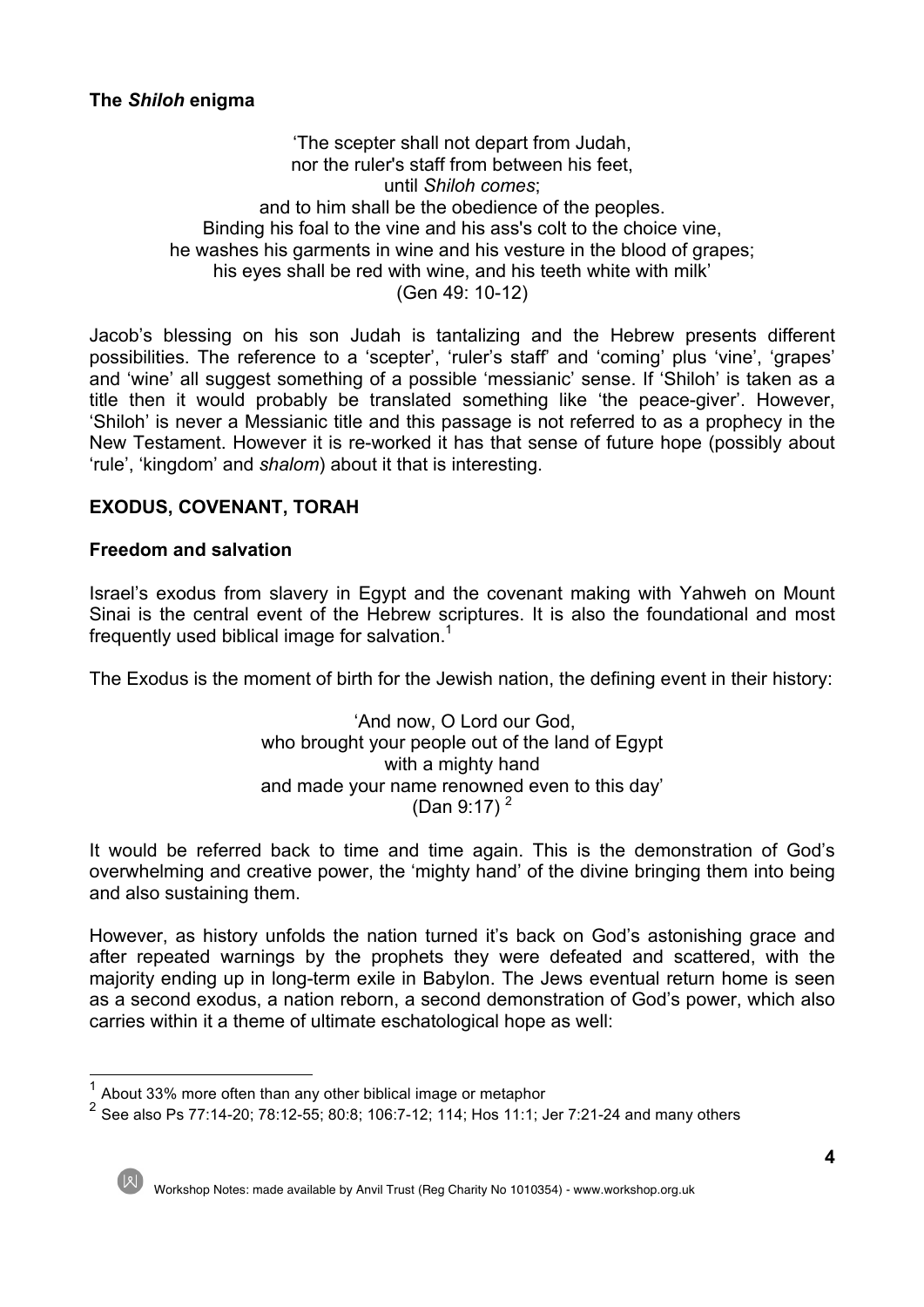'How beautiful upon the mountains are the feet of the messenger who announces peace, who brings good news, who announces salvation, who says to Zion, 'Your God reigns.' … for in plain sight they see the return of the Lord to Zion. … The Lord has bared his holy arm before the eyes of all the nations; and all the ends of the earth shall see the salvation of our God' (Isa 52:7-10)

## **Covenant choice**

The events of the Exodus break the hold of Egyptian slavery, leading the people to the 'mountain of God' in the Sinai desert. Here the covenant making on Mount Sinai binds the people and God together, Yahweh making it clear that Israel's privilege is a result of divine choice alone:

> 'It was not because you were more in number than any other people that the Lord set his love upon you and chose you, for you were the fewest of all peoples; but it is because the Lord loves you, and is keeping the oath which he swore to your fathers' (Dt 7:7-8)

But there has to be a choice on the part of Israel in return. Will she choose to be obedient to the instructions (Heb: *torah*) of the covenant and its blessings or will she choose her own way regardless of the consequences? These are life or death decisions:<sup>3</sup>

> 'I have set before you life and death, blessing and curse; therefore choose life, that you and your descendants may live, loving the Lord your God, obeying his voice, and cleaving to him; for that means life to you and length of days' (Dt 30:19-20)

Each response is clearly spoken about, not only in terms of the present but also the future. Covenant choices have immediate and long-term consequences, and they also have eschatological perspectives.

Before the Exile the prophets<sup>4</sup> frequently refer back to the Sinai covenant. The nation would face the consequences of her disobedience if she did not change her ways. Israel stood on the edge of a potential catastrophe. She faced national annihilation at the 'Day of the Lord'. Historically this happened at the destruction of Jerusalem in 587 BC and the end of statehood. Eschatologically it looks forward towards a day when all disobedience will be confronted and dealt with.

<sup>4</sup> Especially Amos, Zephaniah and Ezekiel



<sup>3</sup> When blessing there is relationship with God (cf Dt 28:1-14) but not with disobedience (cf Dt 27:16-46)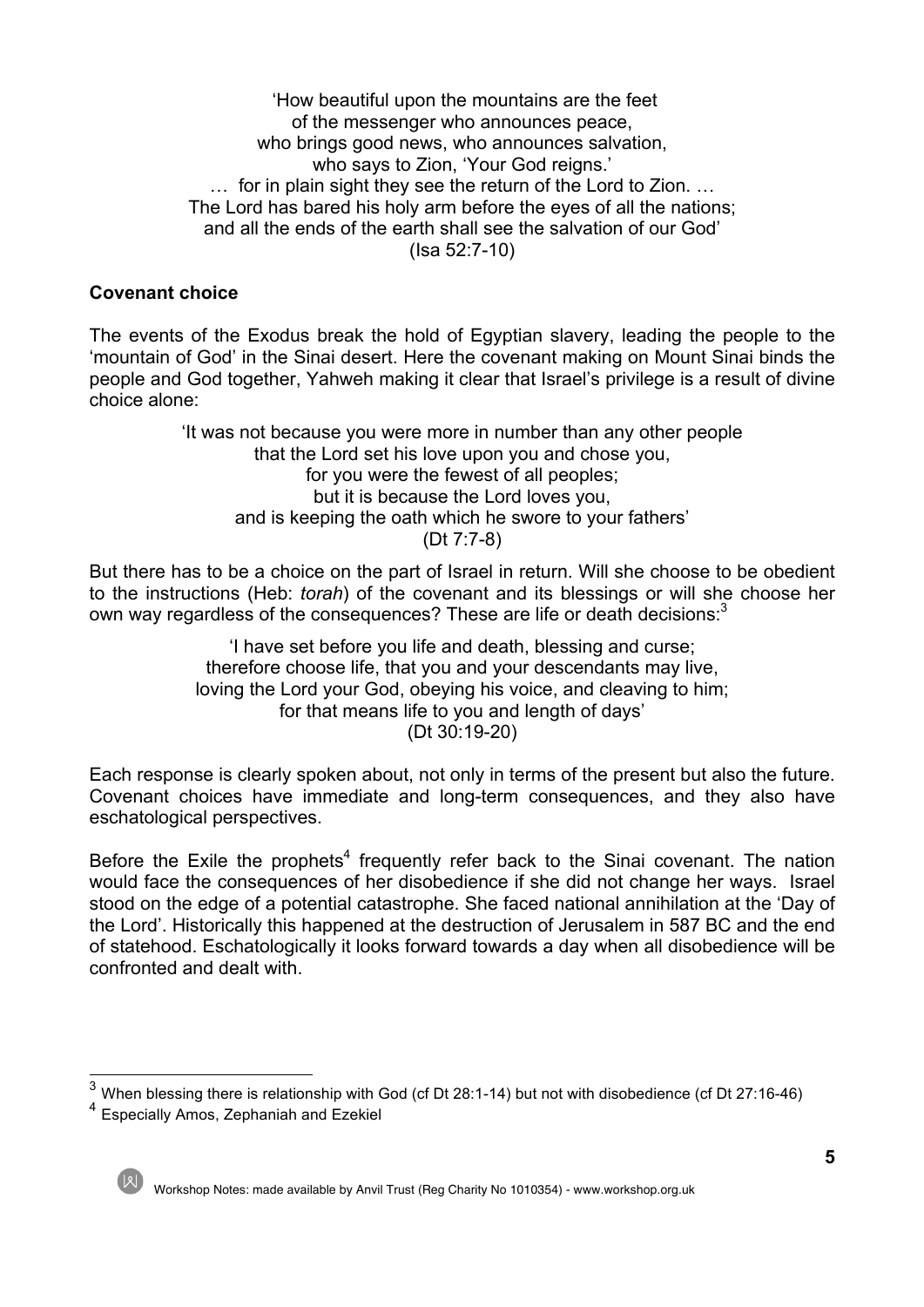# **A 'remnant'**

There is a profound biblical idea of hope, linked to covenant and relationship, found in the concept of the 'remnant'. The idea of a 'remnant' is what is left of a community in the aftermath of destruction. In most cases the term is used with a powerful sense of hope. The story of righteous Noah and his family (Gen 6:5-8:22) as sole survivors of the flood, promises a new beginning and is where the 'remnant' idea first begins.

Elijah, believing he was the only true worshipper of Yahweh, is told that that is not true and that following the inescapable catastrophe that was coming (at the hands of the Assyrians in 722 BC), there would be a remarkable 'remnant':

> 'Yet I will leave seven thousand in Israel, all the knees that have not bowed to Baal, and every mouth that has not kissed him' (1Kg 19:18)

Here the idea of the 'remnant' is personified in those people who are 'the physical embodiment of the truth' (ie: living in harmony with their understanding of the character of God). Both Elijah and Elisha were to serve the 'remnant' and try to enlarge it before the disaster came.

Breaking the covenant led to catastrophe, like chopping down a tree leaving only the stump; but the root is still there and it begins to bud and branch into something glorious for the future – this is the true meaning of 'remnant hope':

> 'On that day the branch of the Lord shall be beautiful and glorious, and the fruit of the land shall be the pride and glory of the survivors of Israel'  $(Isa 4:2)$

This idea continues to play an important role in early New Testament thinking.

### **New covenant**

Beyond the disaster of the broken covenant is the promise of a new renewed covenant that changes the very character of those it embraces:

> 'The days are surely coming, says the Lord, when I will make a new covenant with the house of Israel … I will put my law within them, and I will write it on their hearts … they shall all know me, from the least of them to the greatest, …' (Jer 31:31-34)

For Ezekiel (36:25-27) this was the work of the Spirit enabling people to keep God's torah (instructions) naturally and spontaneously. It is a vision of hope that becomes central to the New Testament.

Workshop Notes: made available by Anvil Trust (Reg Charity No 1010354) - www.workshop.org.uk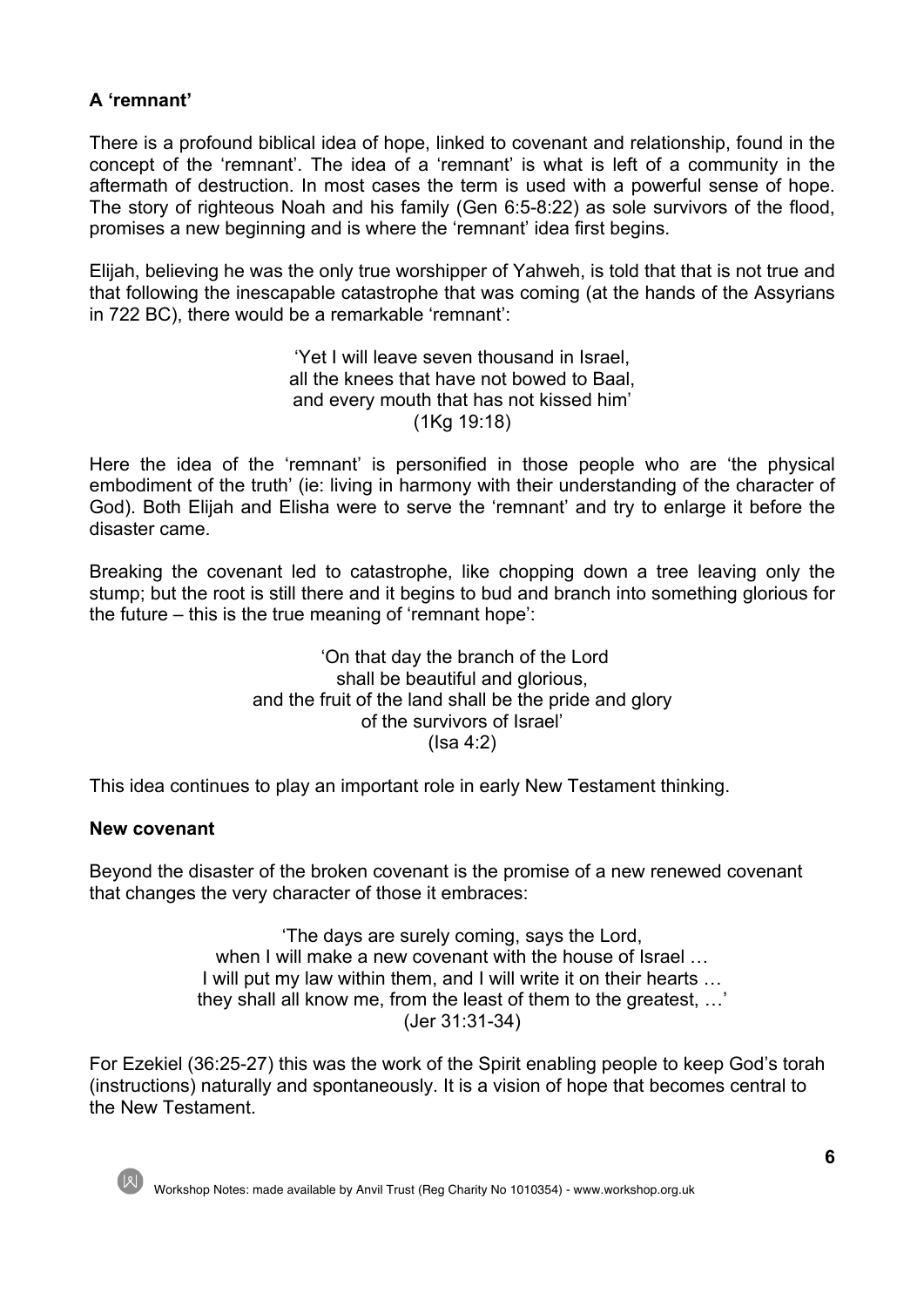# **'Light to the nations'**

Israel's faith was not for her alone, it was for the world. It was God's desire that many should pray the prayer of Ruth, 'Your people shall be my people, and your God my God' (1:16). That God's grace extends to the most heathen of nations is the fundamental message of Jonah. God's blessing upon Abraham is available to everyone who exercises the same faith (Gen 12:3). There are numerous passages that speak of Yahweh's kingly blessings flowing through Israel to the nations of the earth:

- 'In you all the families of the earth shall bless themselves' (Gen. 12:3)
- 'All the families of the nations shall worship before him' (Ps 22:27)
- 'I have given you as a covenant to the peoples, a light to the nations' (Isa 42: 6)
- 'Turn to me and be saved, all the ends of the earth' (Isa 45:22)
- 'You are my witnesses, says the Lord' (Isa 43:10)
- 'I will give you as a light to the nations, that my salvation may reach the end of the earth' (Isa 49: 6)
- 'My house shall be called a house of prayer for all peoples' (Isa 56: 7)
- 'They shall declare my glory among the nations' (Isa 66:19)

This is the most astonishing vision of God's covenant and *torah* (life-giving instructions) touching all the people and nations of the earth, bringing about a global exodus to salvation.

## **JERUSALEM: CITY AND TEMPLE**

## **'City of Yahweh'**

Biblically the image of 'the city' becomes a symbol of organized human society and civilization; its structure, its culture, its power, its spirituality and ultimately its identity and hope.

The biblical imagination sees Jerusalem representing ideal human society living in harmonious relationship with God, the place overshadowed by the divine presence. The city Jerusalem is unique because at its centre there is the Temple, at the centre of which is the Most Holy Place, in the middle of which was the 'Ark of the Covenant' whereupon the *shekinah* glory of God rested (cf Isa 4:2-6). The prophets and the psalms often refer to the temple city of Jerusalem as 'Zion' giving deliberate significance to this being the 'City of Yahweh' wherein dwell the 'people of God'.

In the light of this Jerusalem stands in contrast to all other cities of the world like, Babel, Nineveh, Babylon or Rome, which are seen as symbolizing anti-God arrogance, pride, greed and militaristic power.

## **Righteousness and peace**

We first touch the uniqueness of Jerusalem, and the ideas associated with it, in the strangely mythical encounter of Abram and Melchizedek (Gen 14:18-20):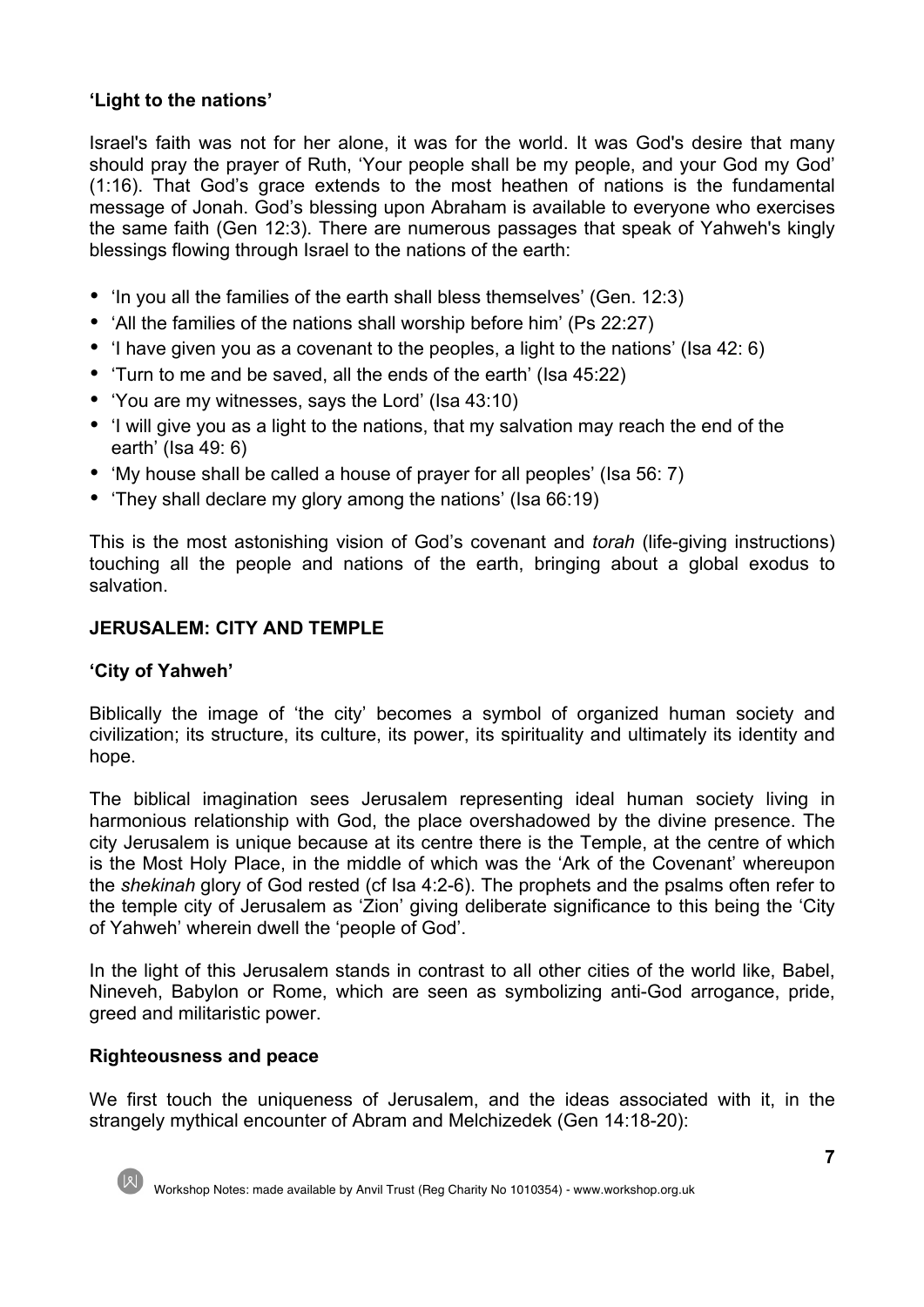'And King Melchizedek of Salem brought out bread and wine; he was priest of God Most High He blessed him and said, 'Blessed be Abram by God Most High, maker of heaven and earth; and blessed be God Most High, who has delivered your enemies into your hand!' And Abram gave him one-tenth of everything'

The name 'Melchizedek' means 'king of righteousness'. He is 'king of Salem', literally 'king of peace'. 'Salem' is of course Jerusalem (lit: 'the dwelling place of peace'). This story is set long before the time of David's capture of the Jebusite stronghold Jerusalem and Solomon's building of the Temple).

This strange figure<sup>5</sup>, 'king of righteousness and peace' and 'priest of God Most High' (clearly 'Yahweh'), sets the scene for thinking about Jerusalem and the Temple in a way that has a profound *shalom* foundation in its moral and spiritual focus. That it becomes a symbol of hope appears to be obvious, even at this very early stage.

## **Dark hope**

Historically Jerusalem and the Temple demonstrated little righteousness and peace. Even under David and Solomon there was sin and corruption and beyond them it spiraled out of control. Prophet after prophet warned of impending doom if nothing changed. Isaiah offered king Hezekiah a stay of execution because of the Temple (2Kg 19:8-34), but a century later Jeremiah made it clear neither the city nor the Temple would be saved. In 587 BC the Babylonians reduced them all to rubble:

> ' … they hiss and wag their heads at daughter Jerusalem; 'Is this the city that was called the perfection of beauty, the joy of all the earth?' (Lam 2:15)

Yet even in the horrific cry of lamentation, or from the shame and confusion of exile, there is a persistent hope that from an attitude of repentance Jerusalem and Temple can once again be restored; and they are (cf Ezra 1:1-4; 6:15-16). However, only for the tragic cycle to repeat itself all over again at the hands of the Romans in 70 CE, and still hope for a future with a Jerusalem and a Temple at its centre continues!

## **Mountain of the Lord**

When you travel to Jerusalem you do 'go up' to the city, which stands in the hill-country with the Temple mount rising as the high point of the city. You could not, however, describe any of this as a 'mountain' in geographical terms.

In the ancient near east mountains were believed to be the places where you could actually meet the gods and in the flat plains of Mesopotamia they built artificial mountains called 'ziggurats' for this very purpose. To emphasize the central sacred importance of Jerusalem and the Temple in God's ultimate purposes we hear the Hebrew prophets speaking of Jerusalem as a huge globally dominating mountain:

<sup>&</sup>lt;sup>5</sup> In later generations Jews will speculate whether Melchizedek was in fact an angel or messianic figure; see how the author of Hebrews (5:6; 6:20 and 7:17) works with the idea in relation to Jesus.

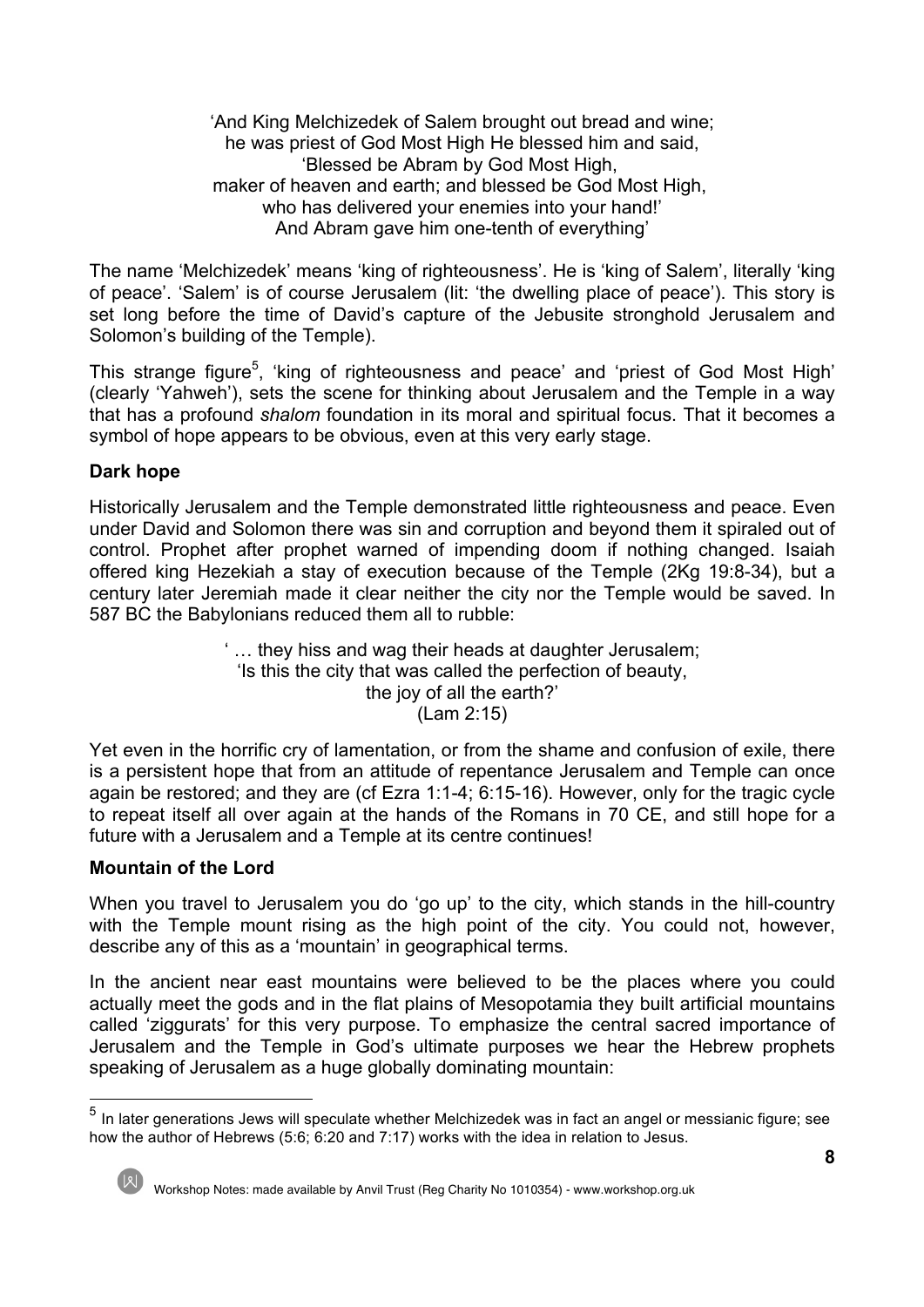'In days to come the mountain of the Lord's house shall be established as the highest of the mountains, and shall be raised above the hills; all the nations shall stream to it. Many peoples shall come and say, 'Come, let us go up to the mountain of the Lord, to the house of the God of Jacob; that he may teach us his ways and that we may walk in his paths.' For out of Zion shall go forth instruction, and the word of the Lord from Jerusalem' (Isa 2.2-3; Mic 4.1-2)<sup>6</sup>

Notice how Jerusalem becomes the centripetal<sup>7</sup> focus for the nations<sup>8</sup>, drawn to its truth, teaching and instruction found in the torah of Yahweh. The Temple will become a place of prayer for all nations and all those previously excluded for all manner of reasons would now be embraced.<sup>9</sup>

## **River of life**

Not only do the people and nations of the earth stream towards Jerusalem and the new Temple, in a complementary way, life and fertility flow in the form of a river into the whole earth bringing abundance everywhere:

'Then he brought me back to the door of the temple; and behold, water was issuing from below the threshold of the temple … And on the banks, on both sides of the river, there will grow all kinds of trees for food. Their leaves will not wither nor their fruit fail, but they will bear fresh fruit every month, because the water for them flows from the sanctuary. Their fruit will be for food, and their leaves for healing'  $(Ezk 47:1-8)^{10}$ 

The name 'Zion' may originally have meant 'dry' – Jerusalem has always suffered from a shortage of water, with the exception of the Gihon spring. This makes the eschatological hope expressed in this vision all the more powerful:

'I will open rivers on the bare heights, and fountains in the midst of the valleys; I will make the wilderness a pool of water, and the dry land springs of water. I will put in the wilderness the cedar, the acacia, the myrtle, and the olive; I will set in the desert the cypress, the plane and the pine together; that people may see and know, may consider and understand together, that the hand of the Lord has done this, the Holy One of Israel has created it' (Isa 41:18-20)

<sup>10</sup> See also Ps 46:4; Joel 3:18



Workshop Notes: made available by Anvil Trust (Reg Charity No 1010354) - www.workshop.org.uk

<sup>6</sup> Cf also Ps 48:1-2; 46:4; Isa 25:6; 27:13; 66:20; Ezk 40:2; 47:1-12; Zec 8:3; 14:8

<sup>7</sup> Centripetal means 'to seek' or 'to be drawn to the centre'

<sup>8</sup> See also Jer 3:17; Ezk 5:5; Zec 2:11; 8:2

 $^{9}$  See Isa 56:1-8 also Mk 11:17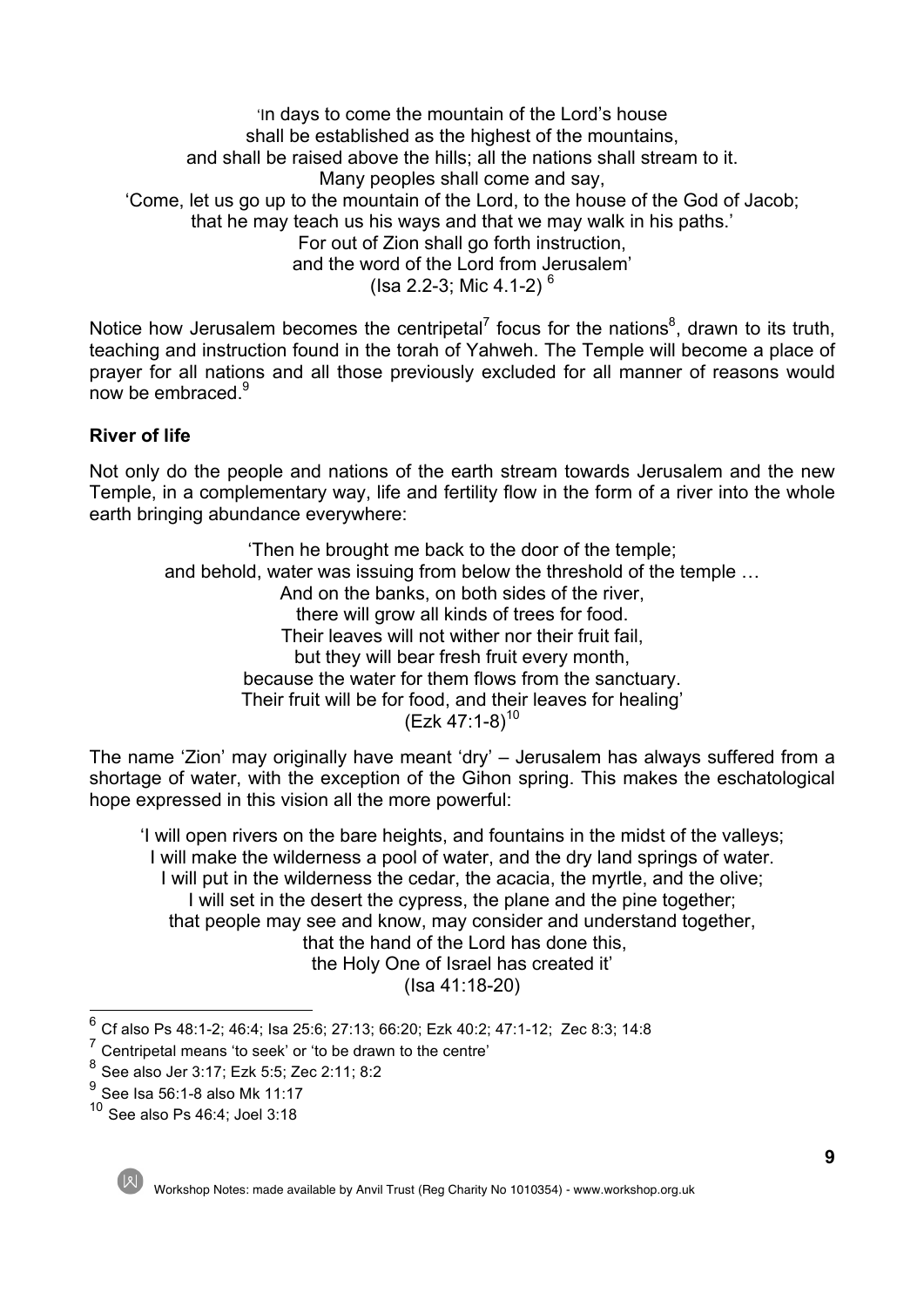## **New Jerusalem**

The new Jerusalem at the centre of the renewed creation becomes the dreamed of source of righteousness and peace:

"For behold, I create new heavens and a new earth … for behold, I create Jerusalem a rejoicing, and her people a joy … The wolf and the lamb shall feed together; the lion shall eat straw like the ox; and dust shall be the serpent's food. They shall not hurt or destroy in all my holy mountain, says the Lord' (Isa 65:17-18,25)

In the new covenant it will no longer be seen to need a Temple as the presence of God is totally all pervading (Rev 21:22).

## **Questions & Reflections**

**1:** What do these ideas communicate to us about biblical hope? Are there any surprises or anything new?

**2:** Do these ideas connect with any other themes about biblical hope that you are familiar with?

**3:** What value is there in understanding that a biblical idea has developed in cultural and literary thinking over a period of time? What can we learn from this? How do any of the ideas and themes about biblical hope explored here connect with your personal experience and also the world at large?

### **Reading and Resources**

*Key books:*

R Bauckham & T Hart '*Hope Against Hope'* Darton, Longman & Todd 1999 JB Green (Ed *et al*) *'Dictionary of Jesus and the Gospels'* IVP 1992: article: 'Kingdom of God' / Heaven by CC Caragounis p 417-430 G MacDonald *'The Evangelical Universalist'* SPCK 2008 NT Wright *'New Heavens, New Earth: The Biblical Picture of the Christian Hope'* Grove Books1999 NT Wright *'The Resurrection of the Son of God'* SPCK 2003 P Yoder *'Shalom: The Bible's Word for Salvation, Justice & Peace'* Life & Faith Press 1987

*Other useful book resources:*

J Alison **'Living in the End Times'** SPCK 1997 CE Armerding & WW Gasque (Ed) **'Handbook of Biblical Prophecy'** Baker 1977 W Barclay *'A Spiritual Autobiography'* Eerdmans Publishing Company 1977 R Bauckham **'Jude & 2 Peter'** Word 1983 R Bauckham *'The Theology of the Book of Revelation'* Cambridge1993 GR Beasley-Murray **'The Book of Revelation'** Eerdamns 1981



Workshop Notes: made available by Anvil Trust (Reg Charity No 1010354) - www.workshop.org.uk